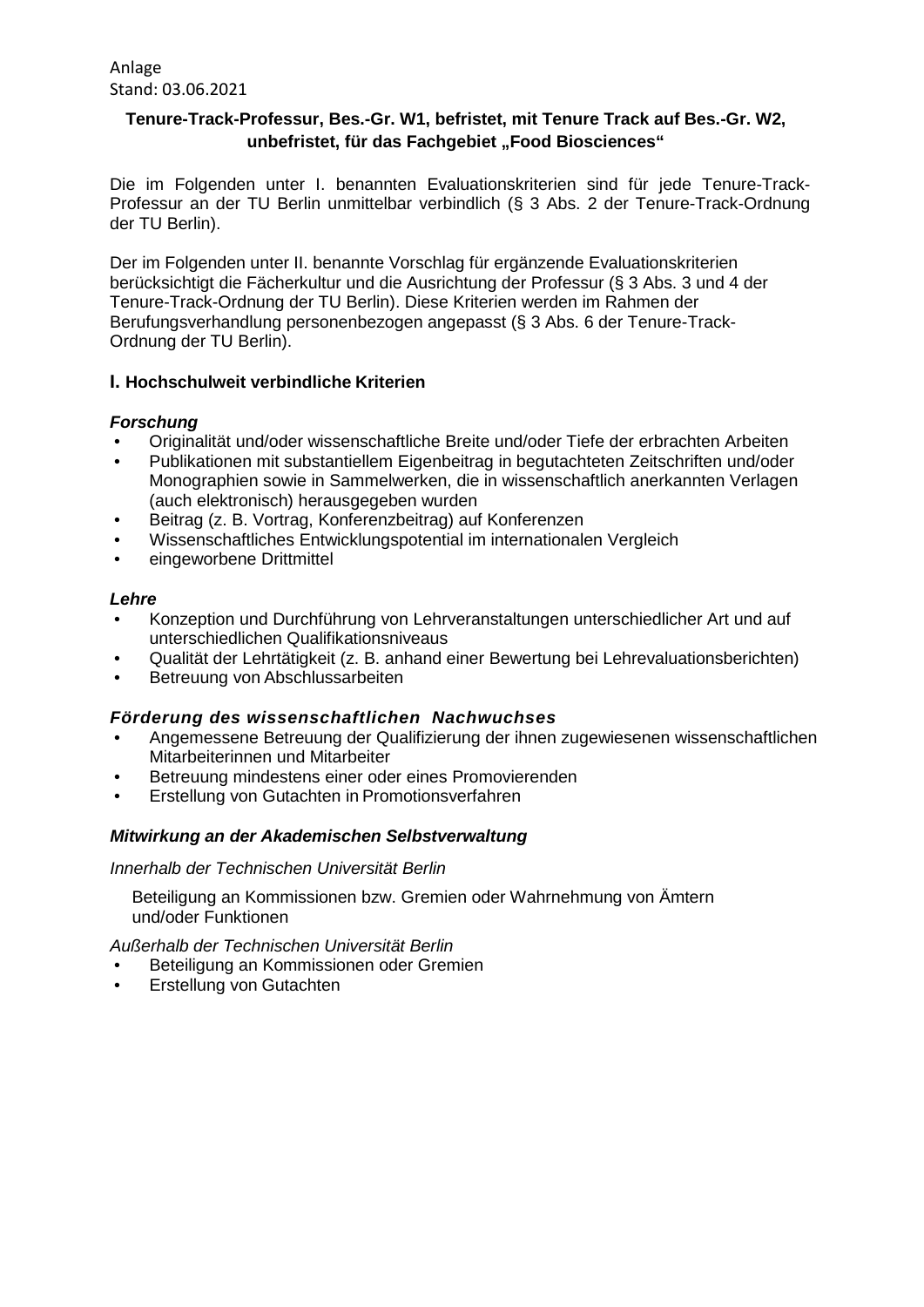Anlage Stand: 03.06.2021

#### *Unterstützung des Wissenstransfers*

Beiträge zur Wissenschaftskommunikation

## *Sprachkompetenz*

Erwerb von ggf. fehlender Sprachkompetenz der deutschen Sprache (nachzuweisen durch ein qualifiziertes Zertifikat eines anerkannten Sprachprüfungsinstituts)

## **II. Vorschlag für ergänzende Kriterien**

## *Forschung*

*im Rahmen der hochschulweiten Kriterien "Publikationen mit substanziellem Eigenbeitrag in begutachteten Zeitschriften und/oder Monographien sowie in Sammelwerken, die in wissenschaftlich anerkannten Verlagen (auch elektronisch) herausgegeben wurden", "eingeworbene Drittmittel" und "Beitrag (z. B. Vortrag, Konferenzbeitrag) auf Konferenzen" auch*

- gemeinsame Publikationen und gemeinsame Drittmittelanträge mit Fachgebieten des Instituts für Lebensmitteltechnologie und Lebensmittelchemie auf der Basis aktiver Beiträge zu gemeinsamen Forschungsprojekten
- gemeinsame Publikationen oder gemeinsame Drittmittelanträge mit Einrichtungen außerhalb der TU Berlin auf der Basis aktiver Beteiligung an gemeinsamen Forschungsprojekten
- Publikationen in englischsprachigen Zeitschriften und Beiträge auf internationalen Konferenzen, die die internationale Sichtbarkeit der Forschung belegen

## *Lehre*

*im Rahmen des hochschulweiten Kriteriums "Konzeption und Durchführung von Lehrveranstaltungen unterschiedlicher Art und auf unterschiedlichen Qualifikationsniveaus" auch*

• Entwicklung eines interdisziplinären Lehrangebots, das in den verschiedenen Studiengängen des Instituts für Lebensmitteltechnologie und Lebensmittelchemie genutzt wird.

## *Mitwirkung an der Akademischen Selbstverwaltung*

*im Rahmen des hochschulweiten Kriteriums "Erstellung von Gutachten"*

- Mitwirkung an Peer-Review-Verfahren
- Begutachtung von Förderanträgen externer Institutionen

## *des Weiteren*

• Maßnahmen zur Unterstützung der Diversitätsstrategie der TechnischenUniversität Berlin im Themenfeld Gender und einem weiteren Themenfeld oder Maßnahmen zur Unterstützung der Internationalisierungsstrategie der Technischen Universität Berlin

## *Unterstützung des Wissenstransfers*

Transferaktivitäten in die Wirtschaft (z. B. wissenschaftliche Dienstleistungen, Consulting, Mitgliedschaft in Beiräten)

## *Führungskompetenz*

- effiziente Nutzung verschiedener Führungsinstrumente
- Teilnahme an einer zertifizierten Weiterbildung mit dem Ziel, die Kompetenz zur Führung eines W2-Fachgebietes zu stärken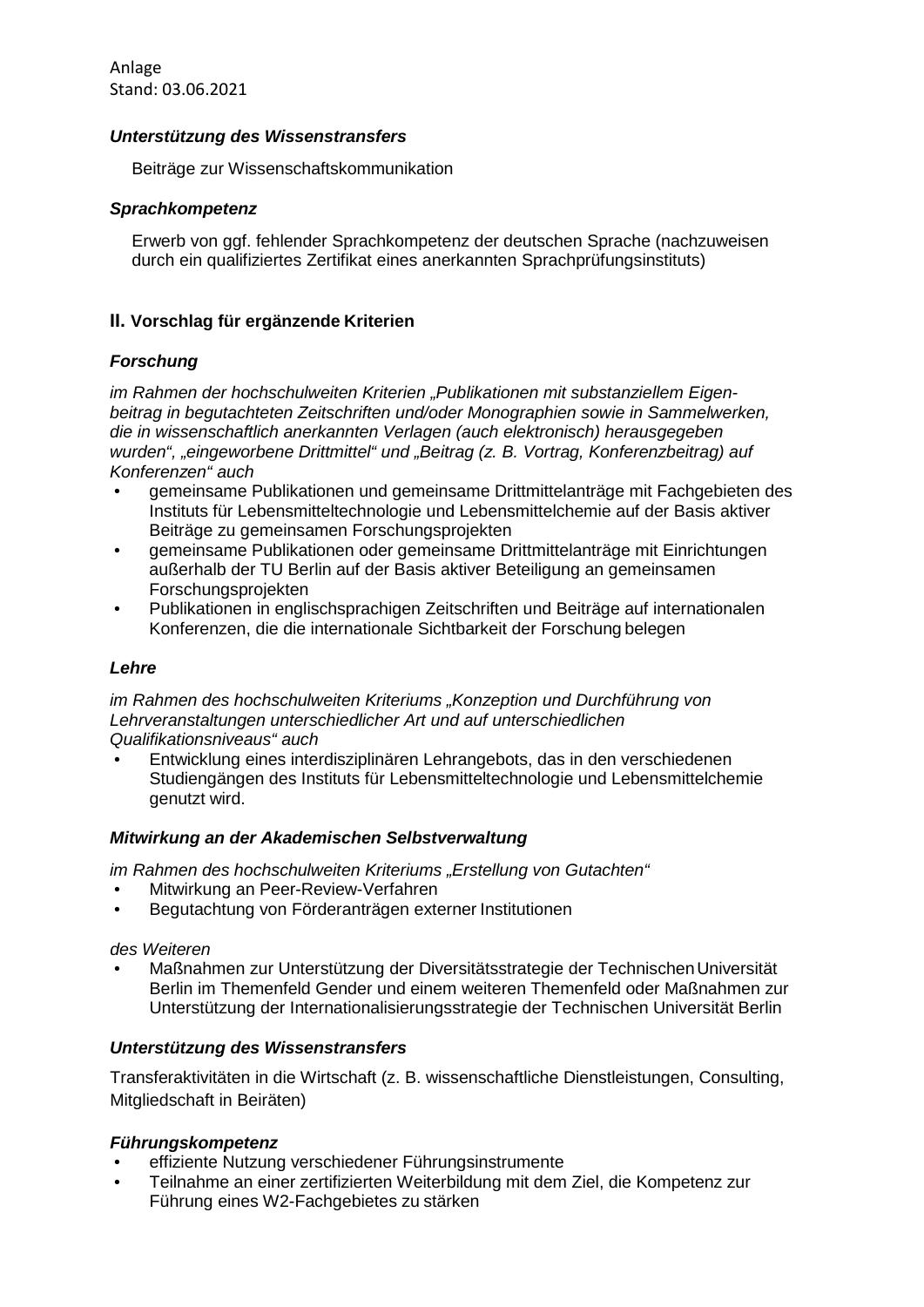Anlage Stand: 03.06.2021

## **Tenure-Track-Professorship, remuneration group W1, fixed term, to be continued as a lifetime professorship, remuneration group W2 in "Food Biosciences"**

The evaluation criteria listed below under I. are directly binding for all tenure track professorships at TU Berlin (Section 3 (2) Tenure Track Regulations of TU Berlin).

The recommended additional evaluation criteria under II. reflect the culture of the specific discipline and the focus of the professorship (Section 3 (3) and (4) Tenure Track Regulations of TU Berlin). These criteria will be amended during appointment negotiations to reflect the appointee's profile and background (Section 3 (6) Tenure Track Regulations of TU Berlin).

## **I. Criteria which apply across the University**

## *Research*

- The originality and/or academic breadth and/or depth of work undertaken
- Significant contributions to publications in peer-reviewed journals and/or monographs as well as in collected works published by recognized academic publishers (including in electronic format)
- Contributions to conferences (e.g. talks, papers)
- Potential for academic development in international comparison
- Third-party funding acquired

## *Teaching*

- Devising and teaching of different types of courses at different levels (bachelor's, master's, etc.)
- Quality of teaching (e.g. based on an evaluation)
- Supervision of theses

## *Advancement of junior scholars*

- Supervision of the academic advancement and further qualification of research associates and teaching and research assistants
- Supervision of at least one doctoral candidate<br>• Providing evaluations for doctoral procedures
- Providing evaluations for doctoral procedures

## *Involvement in academic self-management*

Within Technische Universität Berlin Participating in committees or assuming offices and/or functions

Outside Technische Universität Berlin

- Participating in committees
- Writing evaluations

# *Supporting knowledge transfer*

Contributions to science communication

## *Language skills*

Acquiring German language skills to the required level (proven by an official certificate of level from a recognized language school or institute)